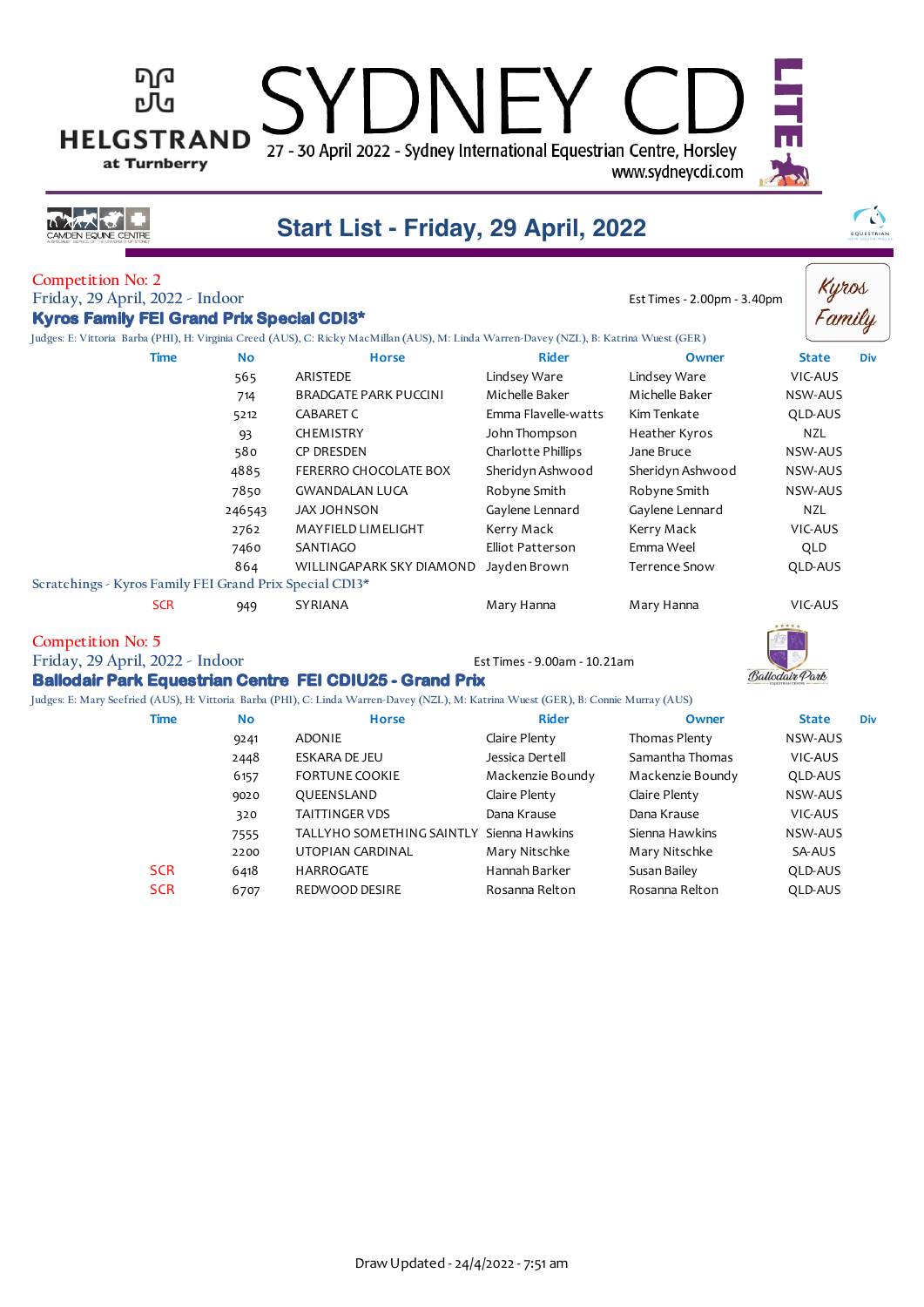#### ካወ  $\bigcup$ N $\bigcap$ гЛч **HELGSTRAND** 27 - 30 April 2022 - Sydney International Equestrian Centre, Horsley at Turnberry www.sydneycdi.com



## **Start List - Friday, 29 April, 2022**

### **Competition No: 8**

### **Friday, 29 April, 2022 - Indoor** Est Times - 10.45am - 1.12pm **Agnes Banks Equine Clinic - FEI Young Rider Individual CDIY**

**Judges: E: Katrina Wuest (GER), C: Susan Hoevenaars (AUS), M: Connie Murray (AUS)**

| Time | <b>No</b> | <b>Horse</b>               | <b>Rider</b>     | Owner            | <b>State</b> | Div |
|------|-----------|----------------------------|------------------|------------------|--------------|-----|
|      | 767       | <b>BAUMANNS DIORELLA</b>   | Hannah Rockwell  | Hannah Rockwell  | NSW-AUS      |     |
|      | 56        | <b>BELLO GALLICO</b>       | Klara Denny      | Klara Denny      | NSW-AUS      |     |
|      | 5777      | <b>BORSATO</b>             | Katie Hancock    | Katie Hancock    | NSW-AUS      |     |
|      | 5689      | <b>DIVINA</b>              | Kaitlin Martin   | Kaitlin Martin   | NSW-AUS      |     |
|      | 1115      | <b>ENDLESS DREAM</b>       | Kodi Tupper      | Karma Wilson     | NSW-AUS      |     |
|      | 2492      | <b>GLADSTONE M H</b>       | Jessica Dertell  | Samantha Thomas  | VIC-AUS      |     |
|      | 736       | <b>HUNTERVIEW ROCKSTAR</b> | Keevah Lennon    | Jocelyn West     | NSW-AUS      |     |
|      | 6624      | JAYBEE ALONZO              | Shilo Harvey     | Gayna Harvey     | NSW-AUS      |     |
|      | 6498      | JEMBRAE RATTLE N HUM       | Tanisha Ryan     | Tanisha Ryan     | NSW-AUS      |     |
|      | 6321      | <b>REMI LAURIES JOY</b>    | Danielle Mcmahon | Danielle McMahon | QLD-AUS      |     |
|      | 1713      | SANLIRRA XCEPTIONAL        | Caitlyn Dulhunty | Caitlyn Dulhunty | NSW-AUS      |     |
|      | 123       | <b>SWS DEBUTANTE</b>       | Amy Bachmann     | Amy Bachmann     | VIC-AUS      |     |
|      | 1714      | YARRAMEE B BEAR            | Hannah Shippen   | Hannah Shippen   | VIC-AUS      |     |
|      |           |                            |                  |                  |              |     |



.piam l

| No  | <b>Horse</b>                             | <b>Rider</b>     | <b>Owner</b>     | <b>State</b> | Di |
|-----|------------------------------------------|------------------|------------------|--------------|----|
| 167 | <b>BAUMANNS DIORELLA</b>                 | Hannah Rockwell  | Hannah Rockwell  | NSW-AUS      |    |
| 56  | <b>BELLO GALLICO</b>                     | Klara Denny      | Klara Denny      | NSW-AUS      |    |
| 777 | <b>BORSATO</b>                           | Katie Hancock    | Katie Hancock    | NSW-AUS      |    |
| 689 | <b>DIVINA</b>                            | Kaitlin Martin   | Kaitlin Martin   | NSW-AUS      |    |
| 115 | <b>ENDLESS DREAM</b>                     | Kodi Tupper      | Karma Wilson     | NSW-AUS      |    |
| 492 | <b>GLADSTONE M H</b>                     | Jessica Dertell  | Samantha Thomas  | VIC-AUS      |    |
| 736 | <b>HUNTERVIEW ROCKSTAR</b>               | Keevah Lennon    | Jocelyn West     | NSW-AUS      |    |
| 624 | JAYBEE ALONZO                            | Shilo Harvey     | Gayna Harvey     | NSW-AUS      |    |
| 498 | JEMBRAE RATTLE N HUM                     | Tanisha Ryan     | Tanisha Ryan     | NSW-AUS      |    |
| 321 | <b>REMI LAURIES JOY</b>                  | Danielle Mcmahon | Danielle McMahon | QLD-AUS      |    |
| 713 | SANLIRRA XCEPTIONAL                      | Caitlyn Dulhunty | Caitlyn Dulhunty | NSW-AUS      |    |
| 123 | <b>SWS DEBUTANTE</b>                     | Amy Bachmann     | Amy Bachmann     | VIC-AUS      |    |
| 714 | YARRAMEE B BEAR                          | Hannah Shippen   | Hannah Shippen   | VIC-AUS      |    |
|     |                                          |                  |                  |              |    |
|     | Clinic - FEI Young Rider Individual CDIY |                  |                  |              |    |
| 744 | DIAMONTE NOIR                            | Natasha Moody    | Natasha Moody    | VIC-AUS      |    |
|     |                                          |                  |                  |              |    |

#### **Scratchings - Agnes Banks Equine Clinic - FEI Young Rider Individual CDIY**

SCR 2744 DIAMONTE NOIR Natasha Moody



 $\mathcal{C}$ 

FOUESTRIA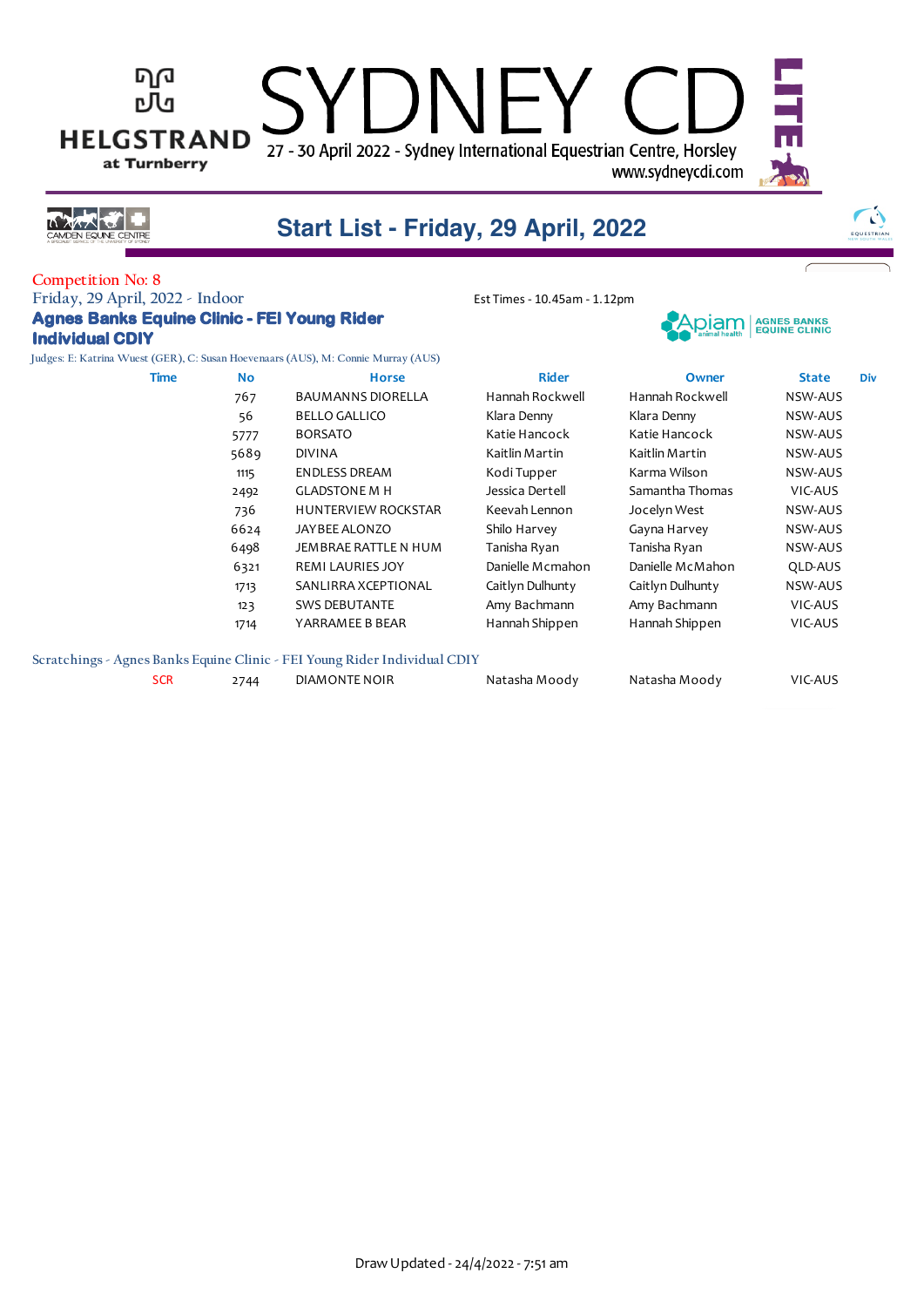27 - 30 April 2022 - Sydney International Equestrian Centre, Horsley www.sydneycdi.com

 $\vdash$ 



ካወ

**DU** 

**HELGSTRAND** 

at Turnberry

## **Start List - Friday, 29 April, 2022**

 $\Box$ 

| EQUESTRIAN |
|------------|

| <b>Competition No: 11</b><br>Friday, 29 April, 2022 - Arena 2A              |           |                                 |                                                 |                      | $J$ illi            |            |
|-----------------------------------------------------------------------------|-----------|---------------------------------|-------------------------------------------------|----------------------|---------------------|------------|
| <b>Jill Cobcroft FEI Intermediate I CDN</b>                                 |           |                                 |                                                 |                      | $\mathsf{Cobcroft}$ |            |
| Judges: H: Lee Howells (VIC), C: Sue Hobson (NZL), B: Kristen Closson (NSW) |           |                                 |                                                 |                      |                     |            |
| Time                                                                        | <b>No</b> | <b>Horse</b>                    | <b>Rider</b>                                    | Owner                | <b>State</b>        | Div        |
| 8:30 am                                                                     | 931       | PR FIRENZ                       | Emily James                                     | Emily James          | <b>NSW</b>          |            |
| 8:39 am                                                                     | 851       | <b>RIALTO HIT</b>               | Sally-Jane McPherson                            | Sally-Jane McPherson | <b>NSW</b>          | <b>AOR</b> |
| $8:48$ am                                                                   | 2808      | REVELWOOD DESTINY               | Sarah Hanslow                                   | Sarah Hanslow        | <b>NSW</b>          | <b>AOR</b> |
| 8:57 am                                                                     | 7808      | <b>DAENARYS</b>                 | Alexis Hellyer                                  | Alexis Hellyer       | QLD                 |            |
| 9:06 am                                                                     | 979       | WEALTH                          | Pamela Bice                                     | Pamela Bice          | <b>NSW</b>          |            |
| 9:15 am                                                                     | 5560      | <b>BRADGATE PARK REGGAE</b>     | Rachelle Hirst                                  | Rachelle Hirst       | <b>NSW</b>          |            |
| $9:24$ am                                                                   | 2446      | LA JOY EDEN                     | Georgia Haythorpe                               | Zoe Dennis           | VIC                 |            |
| $9:33$ am                                                                   | 2399      | KARABIL PARK SIR JAZZ           | Hillary Mcgregor-Potter Hillary McGregor-Potter |                      | QLD                 |            |
| $9:42$ am                                                                   | 498       | <b>CHALLENGER FLORENCIA R</b>   | Rochelle King-andrews Rochelle King-Andrews     |                      | <b>NSW</b>          |            |
| $9:51$ am                                                                   |           | <b>Break</b>                    |                                                 |                      |                     |            |
| 10:00 am                                                                    | 194       | MY ROSALEE                      | Ellyn Parker                                    | Ellyn Parker         | QLD                 | <b>AOR</b> |
| 10:09 am                                                                    | 6638      | ROSABELLA R                     | Holly Barnes                                    | Holly Barnes         | ACT                 | <b>AOR</b> |
| 10:18 am                                                                    | 5020      | <b>DUDANSA</b>                  | Niki Rose                                       | Niki Rose            | <b>NSW</b>          |            |
| 10:27 am                                                                    | 1410      | ADLANTA MARCELLA                | Sara Mcdonald                                   | Sara McDonald        | VIC                 |            |
| 10:36 am                                                                    | 2558      | <b>CLYRO RUFUS</b>              | Leah Troldahl                                   | Leah Troldahl        | <b>NSW</b>          | <b>AOR</b> |
| 10:45 am                                                                    | 2970      | <b>ASPENVIEW ANTON</b>          | Denise Fox                                      | Denise Fox           | <b>NSW</b>          | <b>AOR</b> |
| 10:54 am                                                                    | 339       | <b>FAIRBANKS DON RUBEN</b>      | Sydney Evans                                    | Helen McLennan       | <b>NSW</b>          |            |
| 11:03 am                                                                    | 6133      | REMI DOWNUNDER                  | Emma Flavelle-watts                             | Ann Messenger        | QLD                 |            |
| 11:12 am                                                                    | 621       | <b>BRADGATE PARK AMADEUS</b>    | Sharon Potter                                   | Beverley Healey      | <b>NSW</b>          |            |
| 11:21 am                                                                    |           | <b>Break</b>                    |                                                 |                      |                     |            |
| 11:30 am                                                                    |           |                                 |                                                 |                      |                     |            |
| 11:39 am                                                                    |           |                                 |                                                 |                      |                     |            |
| 11:48 am                                                                    | 1769      | YARRAMEE FONZIE                 | Justine Greer                                   | <b>Justine Greer</b> | VIC                 |            |
| 11:57 am                                                                    | 6712      | HIGHFIELDS BELLA VITA           | Deborah Oliver                                  | Deborah Oliver       | VIC                 |            |
| 12:06 pm                                                                    | 7060      | <b>JERMYN STREET</b>            | Sophia Redenbach                                | Sophia Redenbach     | <b>NSW</b>          |            |
| 12:15 pm                                                                    | 1456      | <b>ROYALTY R</b>                | Serena Ireland                                  | Tracey Watson        | <b>NSW</b>          |            |
| 12:24 pm                                                                    | 7670      | <b>BLOOMERS SIMPLY THE BEST</b> | Megan Bryant                                    | Melanie Bloom        | <b>NSW</b>          |            |
| 12:33 pm                                                                    | 1626      | <b>FIDERSTAR</b>                | Rosann Tyler                                    | Rosann Tyler         | <b>NSW</b>          |            |
| 12:42 pm                                                                    | 3669      | GRECO                           | Denise Rogan                                    | Liza Carver          | <b>NSW</b>          |            |
| 12:51 pm                                                                    |           | <b>Break</b>                    |                                                 |                      |                     |            |
| 1:30 pm                                                                     | 4505      | WILLINGAPARK QUINCY B           | Jayden Brown                                    | <b>Terrence Snow</b> | QLD                 |            |
| 1:39 pm                                                                     | 7625      | SILMARILLION E                  | Robbie Mckinnon                                 | Corinne Watkins      | NSW                 |            |
| $1:48$ pm                                                                   | 1126      | <b>BC SANGRIA</b>               | Katina Smith                                    | Katina Smith         | <b>NSW</b>          |            |
| $1:57$ pm                                                                   | 72        | <b>CAMPARIAS</b>                | Charlotte Waterman                              | Charlotte Waterman   | <b>NSW</b>          |            |
| 2:06 pm                                                                     | 398       | TEMPLETON FURSTENIRO            | Jackson Stern                                   | Jackson Stern        | VIC                 |            |
| 2:15 pm                                                                     | 509       | BENICIA                         | Nina Boyd                                       | Nina Boyd            | ACT                 |            |
| $2:24$ pm                                                                   | 483       | ASHWOOD PARK PRESCOTT           | Sheridyn Ashwood                                | Sheridyn Ashwood     | <b>NSW</b>          |            |
| 2:33 pm                                                                     | 7812      | <b>VALHALLAI</b>                | Alexis Hellyer                                  | Alexis Hellyer       | QLD                 |            |
| Scratchings - Jill Cobcroft FEI Intermediate I CDN                          |           |                                 |                                                 |                      |                     |            |
| <b>SCR</b>                                                                  | 1882      | <b>DANTROON</b>                 | Charlotte Craig                                 | Charlotte Craig      | <b>NSW</b>          |            |
| <b>SCR</b>                                                                  | 4938      | COUGAR V                        | Elizabeth Ballard                               | Tor Van Den Berge    | QLD                 |            |
| <b>SCR</b>                                                                  | 9233      | THE ROYAL HUNTSMAN C            | Jodie Newall                                    | Jodie Newall         | <b>NSW</b>          |            |
| <b>SCR</b>                                                                  | 8671      | <b>FERRARIV</b>                 | Adam Vellere                                    | ken hosking          | <b>NSW</b>          |            |
| <b>SCR</b>                                                                  | 758       | AL PACINO (IMP)                 | Catherine Cupit                                 | Catherine Cupit      | <b>NSW</b>          | <b>AOR</b> |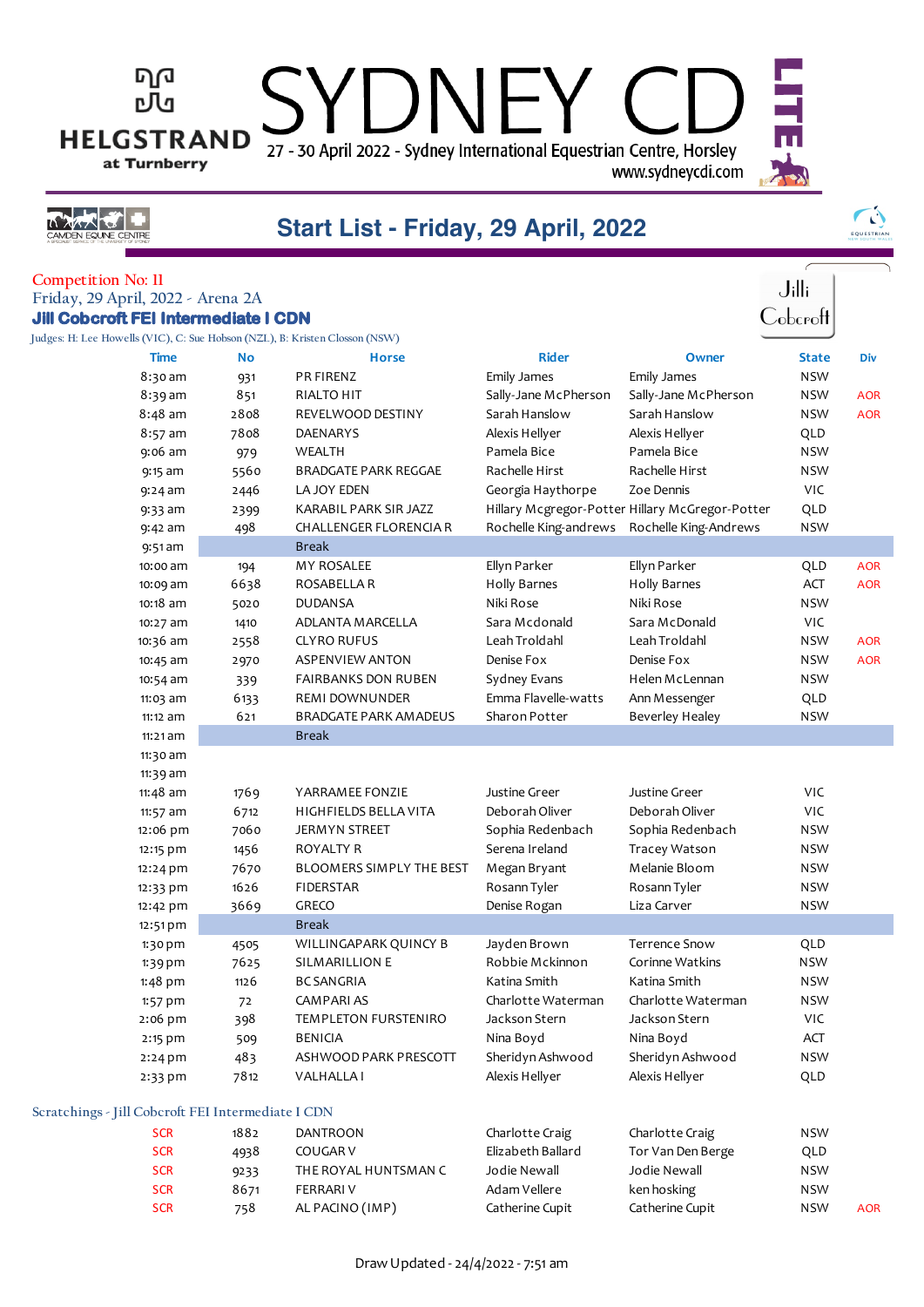#### ካበ DNFY rЛа **HELGSTRAND** 27 - 30 April 2022 - Sydney International Equestrian Centre, Horsley at Turnberry www.sydneycdi.com  $\sqrt{2}$ N **Start List - Friday, 29 April, 2022** EQUESTRIAN SCR 6931 JOOLS M Jacqueline Wilson Jacqueline Wilson  $\frac{2}{3}$  / AOR **Competition No: 14 Friday, 29 April, 2022 - Arena 2B Liverpool Catholic Club FEI Intermediate B CDN**

**Judges: E: Kerrie Swan-Bates (TAS), C: Maria Schwennesen (QLD), M: Robyn Targa (NSW)**

| <b>Time</b>                                              | <b>No</b> | <b>Horse</b>                    | <b>Rider</b>       | Owner                   | <b>State</b> | <b>Div</b> |
|----------------------------------------------------------|-----------|---------------------------------|--------------------|-------------------------|--------------|------------|
| $1:30$ pm                                                |           |                                 |                    |                         |              |            |
| $1:39$ pm                                                | 6219      | <b>F1SONNY BILL</b>             | Helen Macaskill    | Helen MacAskill         | <b>NSW</b>   | <b>AOR</b> |
| $1:48$ pm                                                | 1690      | <b>HEATHERTON PARK ROMEO</b>    | Holly Lewis        | Holly Lewis             | <b>NSW</b>   |            |
| $1:57$ pm                                                | 3864      | BATTLESTAR GALACTICA            | Caroline Bonney    | Caroline Bonney         | QLD          |            |
| $2:06$ pm                                                | 3224      | FOR FUN 45                      | Danica Vansleve    | Danica and Liz Vansleve | QLD          |            |
| $2:15$ pm                                                | 512       | QUEBEC <sub>51</sub>            | Shanon Mckimmie    | Shanon McKimmie         | <b>VIC</b>   |            |
| $2:24$ pm                                                | 5971      | LAQUESTAR                       | Georgie Cham       | Georgie Cham            | QLD          | <b>AOR</b> |
| $2:33$ pm                                                |           | <b>Break</b>                    |                    |                         |              |            |
| $2:45$ pm                                                | 1031      | <b>HOLLANDS BEND HIGHLANDER</b> | Jodie Dunstan      | Jodie Dunstan           | <b>NSW</b>   |            |
| $2:54$ pm                                                | 5861      | <b>QUANDO QUEEN</b>             | Robert Schmerglatt | Robert Schmerglatt      | <b>NSW</b>   |            |
| 3:03 pm                                                  | 2024      | MINDARAH PARK RAMIRUS           | Mary Warren        | Mary Warren             | <b>NSW</b>   |            |
| $3:12$ pm                                                | 7247      | DAVINCI L                       | Lee Muir-Clarke    | Lee Muir-Clarke         | QLD          | <b>AOR</b> |
| $3:21$ pm                                                | 9129      | <b>BZ RAFAEL</b>                | Breanna Tillitzki  | Breanna Tillitzki       | <b>NSW</b>   |            |
| 3:30 pm                                                  | 1181      | LEGENDARY                       | Denise Rogan       | Denise Rogan            | NSW          |            |
| Scratchings - Liverpool Catholic Club FEI Intermediate B |           |                                 |                    |                         |              |            |
| <b>SCR</b>                                               | 90        | <b>D'COEUR NOBLE</b>            | Kate Wilson        | Kate Wilson             | QLD          |            |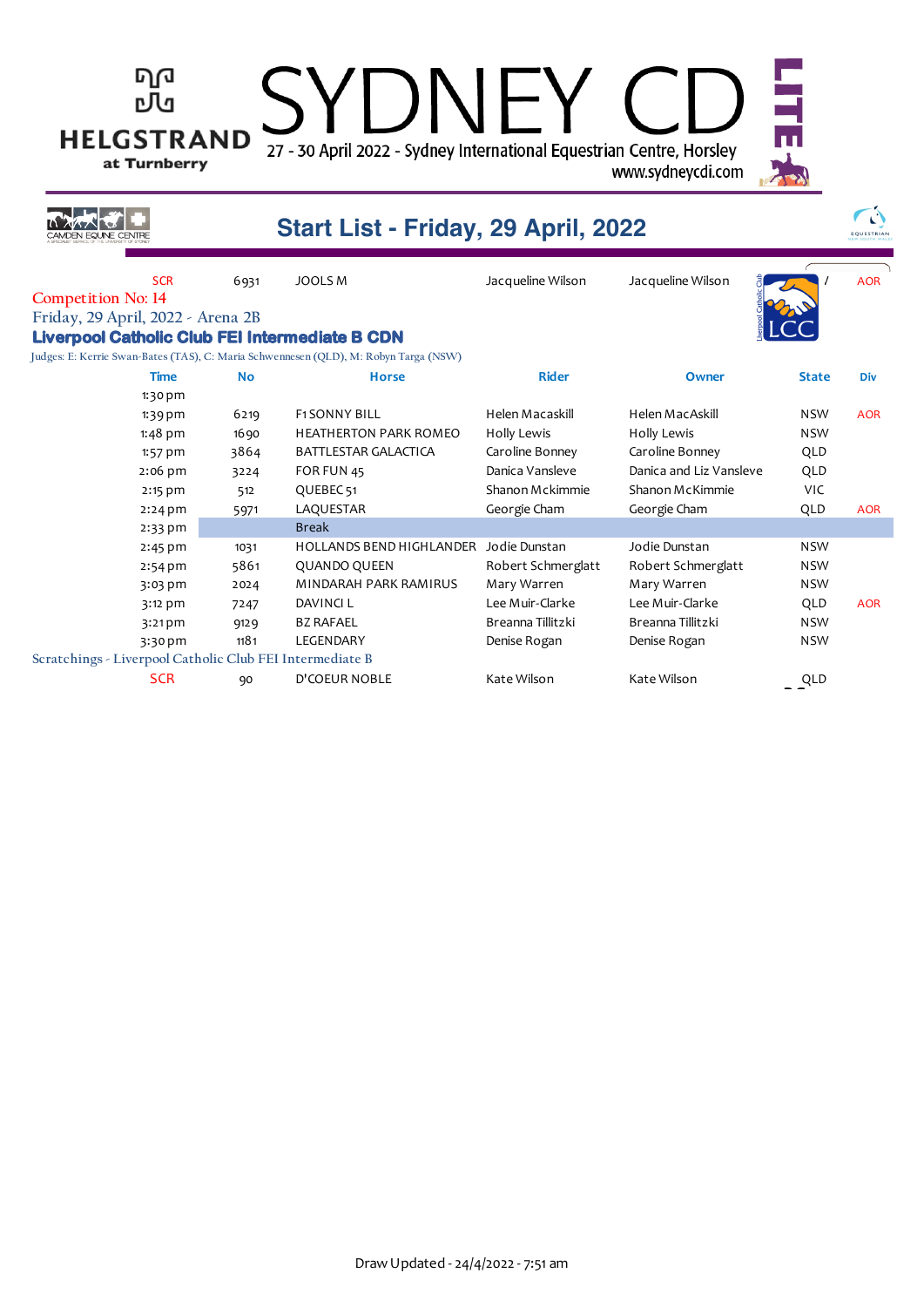27 - 30 April 2022 - Sydney International Equestrian Centre, Horsley www.sydneycdi.com

バススズゼ **N EQUINE CENTRE** 

ካወ

гЛч

**HELGSTRAND** 

at Turnberry

## **Start List - Friday, 29 April, 2022**

 $\Box$ 

 $\bigcap$ EQUESTRIAN

ባ $\mathsf{q}^\prime$ ъJч **HELGSTRAND** at Turnberry

> **DRESSAGE** NEW SOUTH WALES

**Competition No: 20 Friday, 29 April, 2022 - Arena 2B Helgstrand at Turnberry FEI Junior Individual CDN-J Judges: E: Jobina Kennedy (NSW), C: Adam Reiss (VIC), M: Kerrie Swan-Bates (AUS)**

| <b>Time</b>                               | <b>No</b> | <b>Horse</b>              | <b>Rider</b>         | Owner              | <b>State</b> | <b>Div</b> |
|-------------------------------------------|-----------|---------------------------|----------------------|--------------------|--------------|------------|
| $9:00$ am                                 | 4200      | SPRING                    | Bethany Lawson-ho    | Zanna Northam      | <b>NSW</b>   |            |
|                                           |           |                           |                      | Zara-Jane Mead     |              |            |
| 9:09 am                                   | 7852      | ENGEL D'OTTIE             | Zara-jane Mead       |                    | QLD          |            |
| $9:18$ am                                 | 4092      | ELVERSACE                 | Maddison Vallender   | Maddison Vallender | <b>NSW</b>   |            |
| $9:27$ am                                 | 9068      | <b>COLONIAL TOSH</b>      | Molly Callinan       | Emily Callinan     | <b>NSW</b>   |            |
| $9:36$ am                                 | 1614      | <b>FALCON SUNDAY ROSE</b> | Klara Denny          | Klara Denny        | <b>NSW</b>   |            |
| 9:45 am                                   |           | <b>Break</b>              |                      |                    |              |            |
|                                           |           |                           |                      |                    |              |            |
| 10:00 am                                  | 735       | COURTLANDS CADMAN         | Kate Kyros           | Kate Kyros         | SA-AUS       |            |
| 10:08 am                                  | 7699      | <b>BELLAIRE COBRA</b>     | Aila Garth           | Aila Garth         | QLD          |            |
| 10:16 am                                  | 68        | MAYBELLE MATILDA          | Elizabeth Taylor     | Tonia Taylor       | <b>NSW</b>   |            |
| $10:24$ am                                | 2304      | DRUM OF FUN               | Shiva Wiedemann      | Beverly Wiedemann  | <b>NSW</b>   |            |
| 10:32 am                                  | 2263      | QUIZZICAL                 | Lucy Coventry        | Laidley Nathan     | <b>VIC</b>   |            |
| 10:40 am                                  | 61        | REDGUM JAMES 007          | Rosemary Heagney     | Rosemary Heagney   | <b>VIC</b>   |            |
| $10:48$ am                                | 6993      | JAYBEE ANGELINA           | <b>Bronte Rigney</b> | Bronte Rigney      | QLD          |            |
| 10:56 am                                  | 5732      | <b>SIR ANTON</b>          | Maggie Davis         | Maggie Davis       | <b>NSW</b>   |            |
| $11:04$ am                                | 8491      | RONAN R                   | Maddison Vallender   | Maddison Vallender | <b>NSW</b>   |            |
| 11:12 am                                  | 6203      | DAVROL DIVA               | Oliver Mitchell      | Oliver Mitchell    | <b>NSW</b>   |            |
| Scratchings - FEI Junior Individual CDN-J |           |                           |                      |                    |              |            |
|                                           |           |                           |                      |                    |              |            |

| WTD        | 78 Q | NINJA TURTLE        | Kate Kyros      | John Thompson   | SA         |
|------------|------|---------------------|-----------------|-----------------|------------|
| <b>SCR</b> | 3208 | DUBENDORF SANTA HIT | Monet Stevenson | Monet Stevenson | <b>NSW</b> |

#### **Competition No: 23**

**Friday, 29 April, 2022 - Arena 2B**

### **Dressage NSW FEI Pony Individual CDN-P riders 12-16 years**

|                   |       | Judges: E: Jobina Kennedy (NSW), C: Adam Reiss (VIC), M: Kerrie Swan-Bates (AUS) |                 |                 | NEW SOUTH WALES |     |
|-------------------|-------|----------------------------------------------------------------------------------|-----------------|-----------------|-----------------|-----|
| Time              | No    | <b>Horse</b>                                                                     | Rider           | Owner           | <b>State</b>    | Div |
| 8:30 am           | P3442 | <b>NOBLE EMPRESS</b>                                                             | Ava Braniff     | Ava Braniff     | VIC             |     |
| $8:38 \text{ am}$ | P3309 | <b>BURROWA BASHAR</b>                                                            | Jessica Skinner | Jessica Skinner | <b>NSW</b>      |     |
| $8:46$ am         |       | <b>Break</b>                                                                     |                 |                 |                 |     |
| $11:25$ am        | P3752 | ALLENGREEN MEDALLIST                                                             | Ava Braniff     | Ava Braniff     | VIC             |     |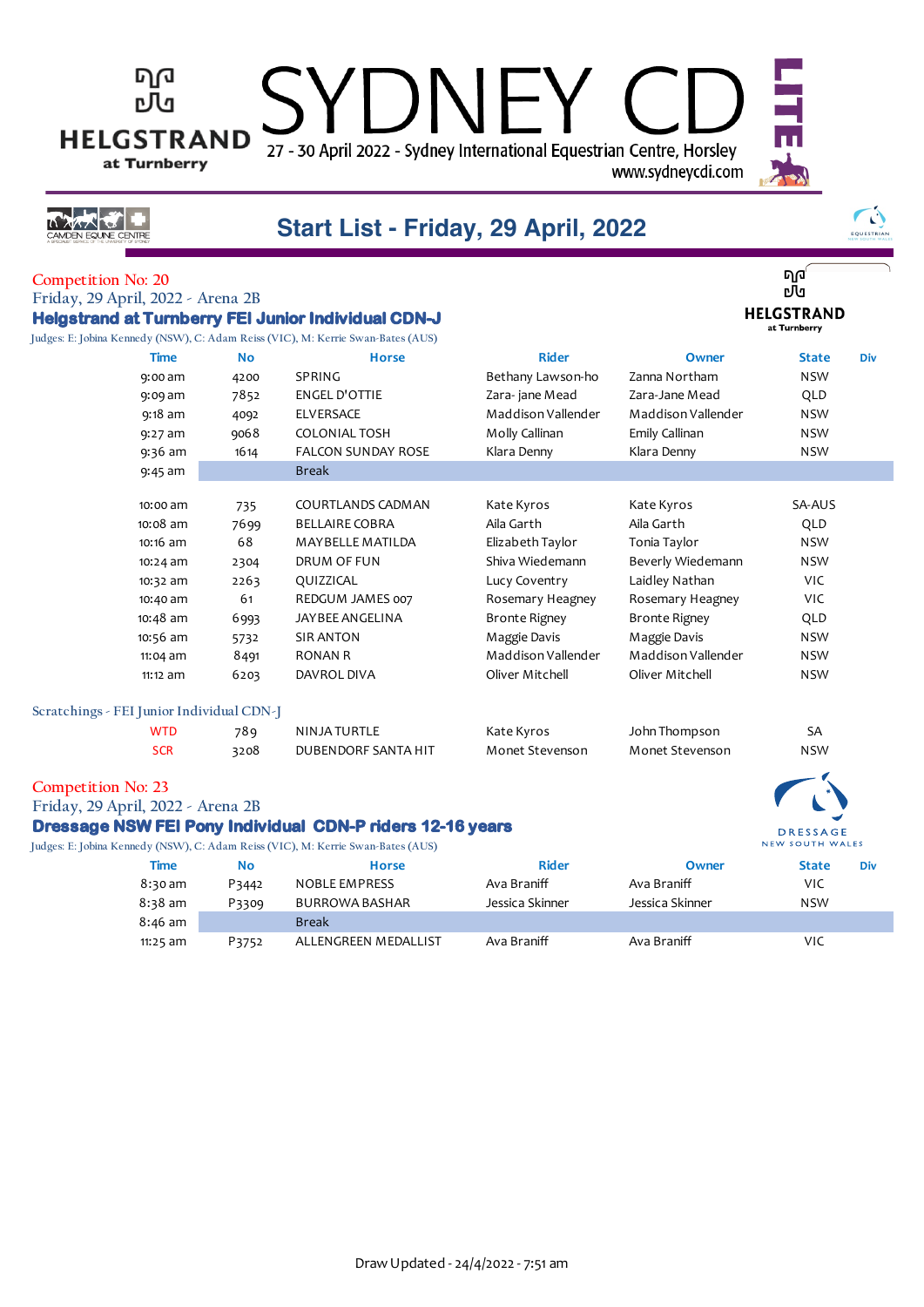#### ካወ  $JNHY$ 凹 **HELGSTRAND** 27 - 30 April 2022 - Sydney International Equestrian Centre, Horsley at Turnberry www.sydneycdi.com

バネスチ

### **Start List - Friday, 29 April, 2022**



#### **Competition No: 271**

**Friday, 29 April, 2022 - Arena 1B**

#### **Zanna Northam Dressage Young Horse for 4-year-old horses - Round 2**

**Judges: C: Ricky MacMillan (AUS), Jane Ventura (VIC)**

| <b>Time</b> | No | <b>Horse</b> | <b>Rider</b> | Owner | <b>State</b> | Div |
|-------------|----|--------------|--------------|-------|--------------|-----|
| 8:20 am     |    |              |              |       |              |     |
| 8:30 am     |    |              |              |       |              |     |
| 8:40 am     |    |              |              |       |              |     |
| 8:50 am     |    |              |              |       |              |     |
| 9:00 am     |    |              |              |       |              |     |
| 9:10 am     |    |              |              |       |              |     |
| 9:20 am     |    |              |              |       |              |     |
| 9:30 am     |    |              |              |       |              |     |
| 9:40 am     |    |              |              |       |              |     |
| 9:50 am     |    |              |              |       |              |     |
|             |    |              |              |       |              |     |

#### **Competition No: 291**

#### **Friday, 29 April, 2022 - Arena 1B**

#### **Hanoverian Horse Society of Australia Young Horse for 5-year-old horses - Round 2**

**Judges: C: Maria Schwennesen (QLD), Jacqui Winspear (NSW)**

| 10:20 am<br>10:29 am |  |
|----------------------|--|
|                      |  |
|                      |  |
| 10:38 am             |  |
| 10:47 am             |  |
| 10:56 am             |  |
| 11:05 am             |  |
| 11:14 am             |  |
| 11:23 am             |  |
| 11:32 am             |  |
| 11:41 am             |  |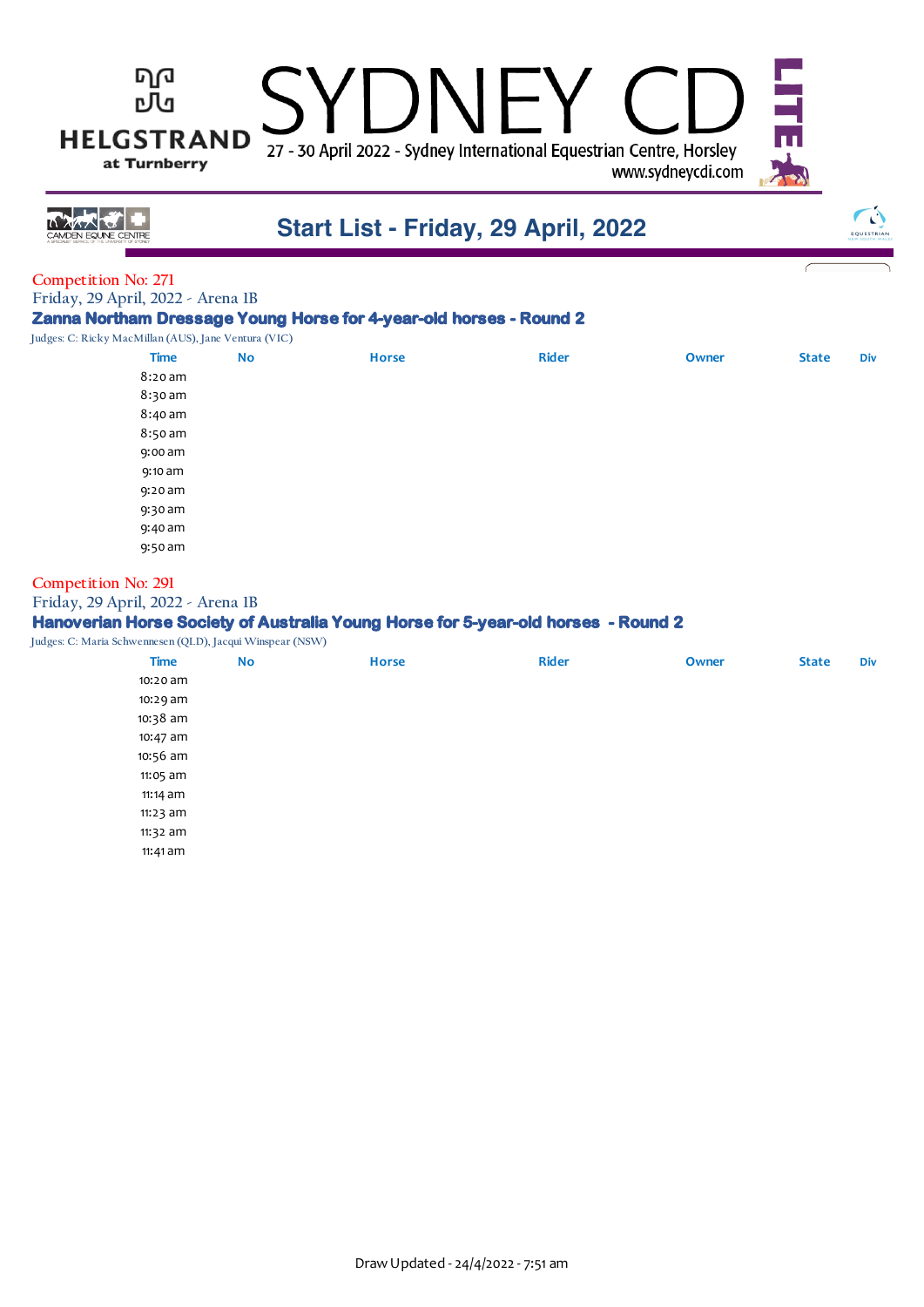# $\bigcup$ 27 - 30 April 2022 - Sydney International Equestrian Centre, Horsley

www.sydneycdi.com



## **Start List - Friday, 29 April, 2022**



#### **Competition No: 311**

Friday, 29 Ap Est Times - 10.20am -

ካወ

凹

**HELGSTRAND** 

at Turnberry

#### **Chaballo Young Horse for 6-year old horses - Round 2**

Judges: C: Mary Seefried (QLD), Julie Jones (

| Seeffled (QLD), Julie Jones (NSW) |           |              |              |       |              |            |
|-----------------------------------|-----------|--------------|--------------|-------|--------------|------------|
| <b>Time</b>                       | <b>No</b> | <b>Horse</b> | <b>Rider</b> | Owner | <b>State</b> | <b>Div</b> |
| 10:20 am                          |           |              |              |       |              |            |
| 10:29 am                          |           |              |              |       |              |            |
| 10:38 am                          |           |              |              |       |              |            |
| 10:47 am                          |           |              |              |       |              |            |
| 10:56 am                          |           |              |              |       |              |            |
| 11:05 am                          |           |              |              |       |              |            |
| $11:14$ am                        |           |              |              |       |              |            |
| 11:23 am                          |           |              |              |       |              |            |
| 11:32 am                          |           |              |              |       |              |            |
| 11:41 am                          |           |              |              |       |              |            |
|                                   |           |              |              |       |              |            |

### **Competition No: 331**

**Friday, 29 April, 2022 - Arena 1A**

#### **Sprenger Young Horse for 7-yr old Horses - EA YH**

#### **test for 7 yr olds - Round 2**

**Judges: Tech C: Jacqui Winspear(NSW), E: Maria Schwennesen (QLD), Virginia Creed (VIC)**

|             |           | $\sim$ $\sim$ |                             |       |              |            |
|-------------|-----------|---------------|-----------------------------|-------|--------------|------------|
| <b>Time</b> | <b>No</b> | <b>Horse</b>  | <b>Rider</b>                | Owner | <b>State</b> | <b>Div</b> |
| 8:30 am     |           |               |                             |       |              |            |
| 8:39 am     |           |               |                             |       |              |            |
| $8:48$ am   |           |               |                             |       |              |            |
| $8:57$ am   |           |               |                             |       |              |            |
| 9:06 am     |           |               |                             |       |              |            |
| 9:15 am     |           |               |                             |       |              |            |
| 9:24 am     |           |               |                             |       |              |            |
| 9:33 am     |           |               |                             |       |              |            |
| 9:42 am     |           |               |                             |       |              |            |
| 9:51 am     |           |               |                             |       |              |            |
|             |           |               | $\sim$ $\sim$ $\sim$ $\sim$ |       |              |            |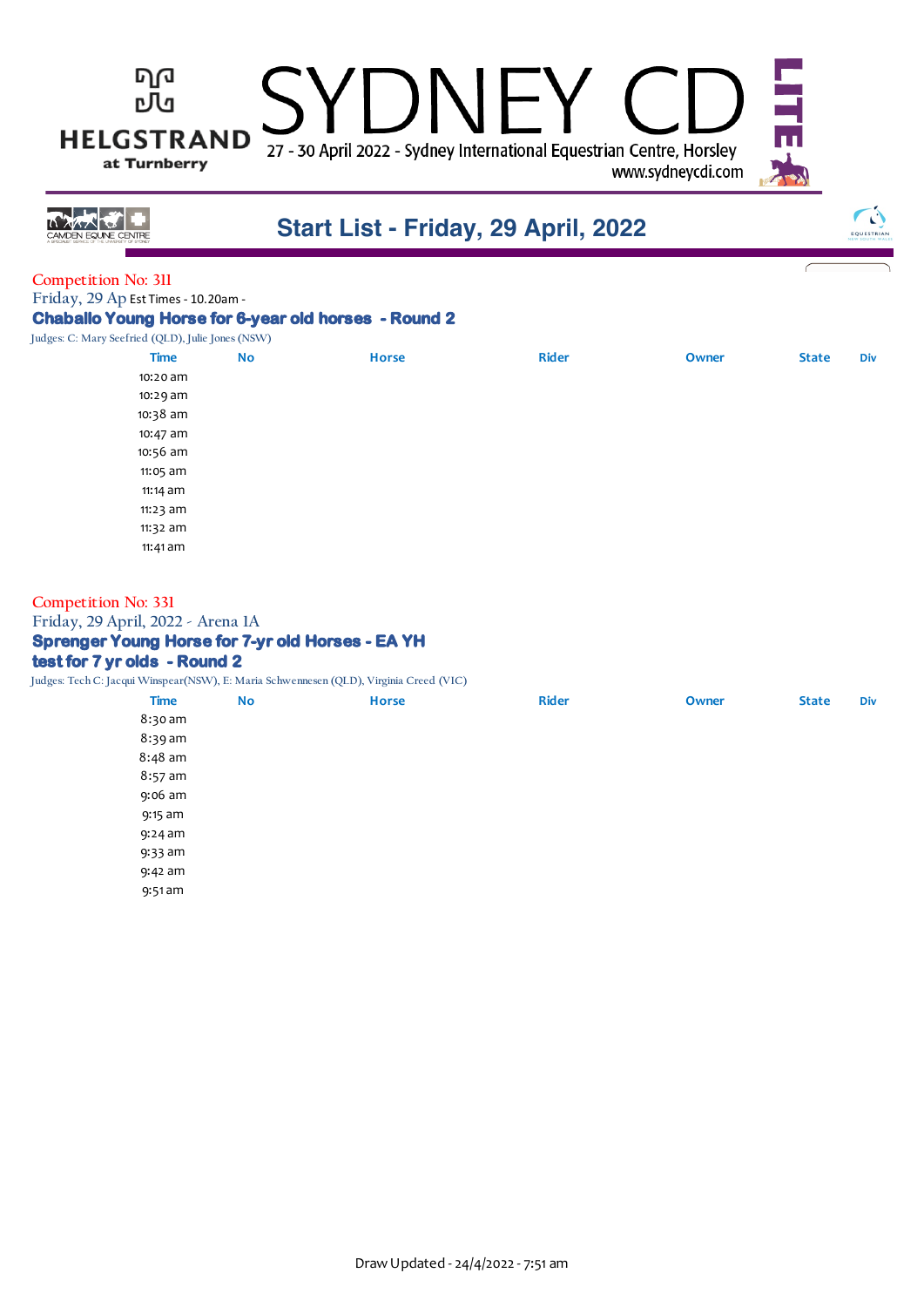



### **Start List - Friday, 29 April, 2022**



#### **Competition No: 281 - 301 - 321 Friday, 29 April, 2022 - Arena 1B Young Horse for 4/5/6-year-old Ponies - Round 2**

**Judges: C: Jane Ventura (VIC), Connie Murray (QLD)**

| $\chi$ ventura (vie), connectionally (QLD)<br><b>Time</b> | <b>No</b> | <b>Horse</b> | <b>Rider</b> | Owner | <b>State</b> | <b>Div</b> |
|-----------------------------------------------------------|-----------|--------------|--------------|-------|--------------|------------|
| 2:30 pm                                                   |           |              |              |       |              |            |
| 2:39 pm                                                   |           |              |              |       |              |            |
| 2:48 pm                                                   |           |              |              |       |              |            |
| 2:57 pm                                                   |           |              |              |       |              |            |
| 3:06 pm                                                   |           |              |              |       |              |            |
| 3:15 pm                                                   |           |              |              |       |              |            |
| $3:24$ pm                                                 |           |              |              |       |              |            |
| 3:33 pm                                                   |           |              |              |       |              |            |
| 3:42 pm                                                   |           |              |              |       |              |            |
| $3:51$ pm                                                 |           |              |              |       |              |            |
| 4:00 pm                                                   |           |              |              |       |              |            |
| 4:09 pm                                                   |           |              |              |       |              |            |
| 4:18 pm                                                   |           |              |              |       |              |            |
|                                                           |           |              |              |       |              |            |